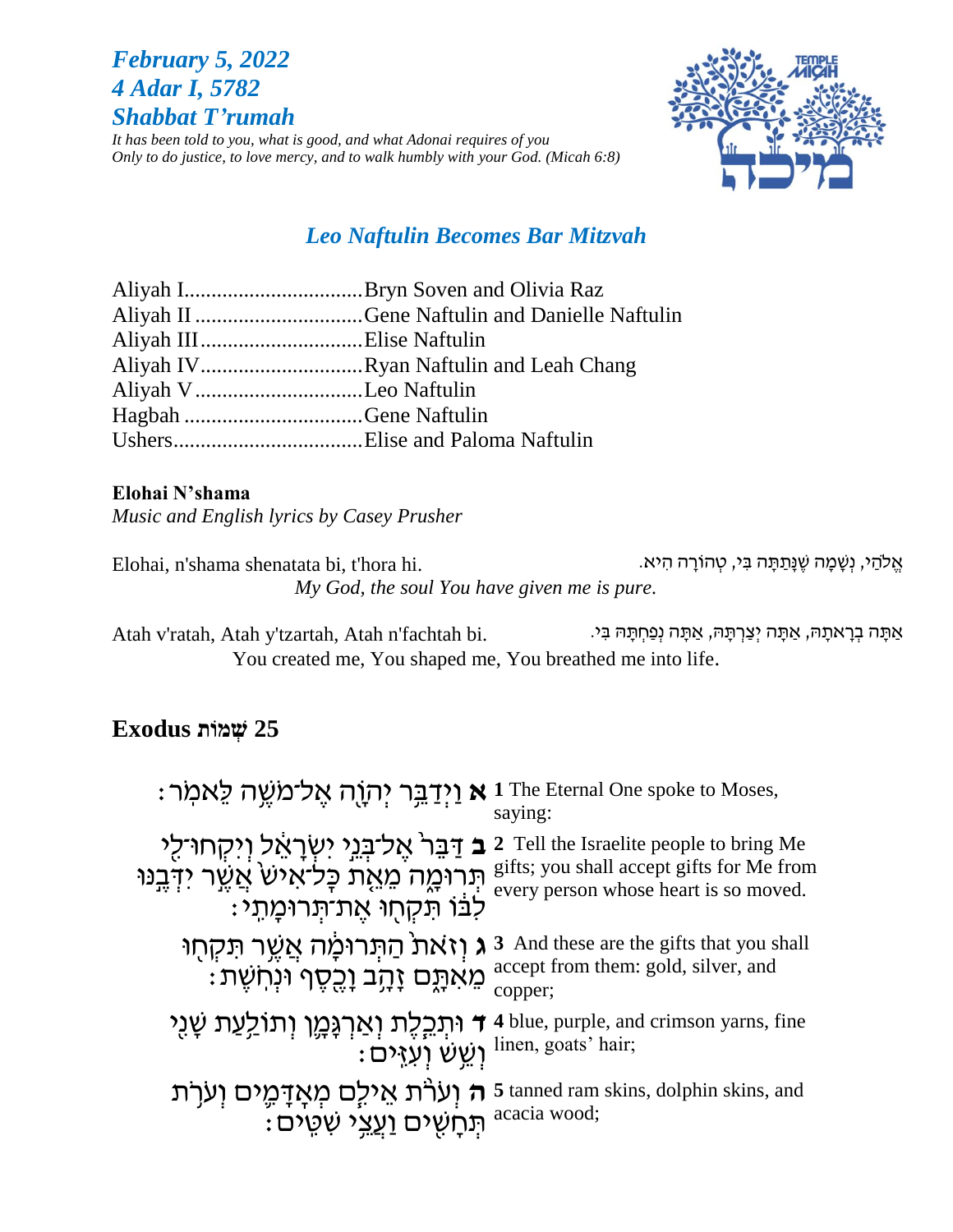| ְהַמְּשְׁחָׁה וְלִקְטְרֵת הַסַּמְיֹם:                                                                                                                                                     | י שֶׁמֶן לַמָּאָר בְּשָׂמִים <i>`</i> לְשֶׁמֶן (`` oil for lighting, spices for the anointing<br>המעלה ג'סטורת הסמירת oil and for the aromatic incense; |
|-------------------------------------------------------------------------------------------------------------------------------------------------------------------------------------------|---------------------------------------------------------------------------------------------------------------------------------------------------------|
| <b>ז</b> אַבְנֵי־שֶׁהַם וְאַבְנֵי מִלְאֵים לָאֵפָד                                                                                                                                        | 7 lapis lazuli and other stones for setting,<br>: לְחַשָּׁן for the ephod and for the breastpiece.                                                      |
| ּח וְעָשׂוּ לִי מִקְדָשׁ וְשָׁכַנְתֻּי בְּתוֹכָם :                                                                                                                                        | <b>8</b> And let them make Me a sanctuary that<br>I may dwell among them.                                                                               |
| ָ <b>ט</b> כִּכֹֿל אֲשֵׁר אֲנִי מַרְאֶה אוֹתְךָ אֵת<br>תַּבְנִית הַמִּשְׁכָּן וְאֶת תַּבְנִית כָּל־<br>ּבֵלֵיו וְכֵן תַּעֲשׂוּ :                                                          | Exactly as I show you—the pattern of<br>9<br>the Tabernacle and the pattern of all its<br>furnishings—so shall you make it.                             |
| י וְעָשָׂוּ אֲרֶוֹן עֲצֵי שִׁטֵים אַמֶּתַּיִם<br>וָחֵצִי אָרְכֹּוֹ וְאַמֶּה וָחֵצִי רָחְבֹּוֹ<br>ּוְאַמֶּה וַחֵצִי קֹמָתוֹ                                                                | <b>10</b> They shall make an ark of acacia<br>wood, two and a half cubits long, a cubit<br>and a half wide, and a cubit and a half<br>high.             |
| <b>יא</b> וְצְפִיתָ אתוֹ זָהָב טָהוֹר מְבֵיִת<br>וּמַחָוּץ תְּצַפֵּנוּ וְעָשְׂיתָ עָלֶיו זֵר זָהָב<br>ּסֻבִיב                                                                             | 11 Overlay it with pure gold—overlay it<br>inside and out—and make upon it a gold<br>molding round about.                                               |
| <b>יב</b> וְיַצִקְתָּ לוֹ אַרְבַּע טַבְעָת זָהָב<br><u>וְנְתַ</u> תְּׁה עַל אַרְבַּע פַּעֲמתָיו וּשִׁתֵּי<br>ּטַבַּעֹת עַל־צַלְעוֹ הָאֵחָת וּשְתֵל<br>ּטַבָּעֹׁת עַל־צַלְעָוֹ הַשֵּׁנְית: | 12 Cast four gold rings for it, to be<br>attached to its four feet, two rings on one<br>of its side walls and two on the other.                         |
| <b>יג</b> וְעָשְׂיתָ בַדֵּי עֲצֵי שִׁטֶים וְצִפִּיתָ                                                                                                                                      | 13 Make poles of acacia wood and<br>: אתַם <i>i</i> overlay them with gold;                                                                             |
| יד וְהֵבֵאתָ אֶת־הַבַּדִּים בַּטַּבָּעֹת עַל<br>צַלִּעְת הָאָרֶן לָשֵׂאת אֶת־הָאָרֶן<br>בַּהֵם :                                                                                          | 14 then insert the poles into the rings on<br>the side walls of the ark, for carrying the<br>ark.                                                       |
| <b>טו</b> בְּטַבְּעֹת הָאָרו יִהְיִוּ הַבַּדְיִם לִא                                                                                                                                      | 15 The poles shall remain in the rings of<br>: יְחֻרוּ מַמֶּנוּ the ark: they shall not be removed from                                                 |
| טז וְנַתַּתְּ אֱל־הַאֲרֶן אֶת הַעֲדָת<br>: אַשֵׁר אֵתֵּן אֲלֵיד                                                                                                                           | <b>16</b> And deposit in the Ark [the tablets of]<br>the Pact which I will give you.                                                                    |
| יז וְעָשְׂיתָ כַּפְּרֶת זָהֲב טָהֶוֹר<br>אַמָּתַיִם וָהֵצִי אָרְכָּהּ וְאַמֶּה וָהֵצִי<br>רַחְבַּה:                                                                                       | 17 You shall make a cover of pure gold,<br>two and a half cubits long and a cubit and<br>a half wide.                                                   |
| <b>יח</b> וְעָשֶׂיתָ שְׁנַיִם כְּרֻבֻים זָהֶב<br>מִקְשָּׁה תַּעֲשֶׂה אֹתָם מִשְּׁנֵי קְצָוֹת<br>ּהַכַּפְּרֵת                                                                              | <b>18</b> Make two cherubim of gold—make<br>them of hammered work—at the two<br>ends of the cover.                                                      |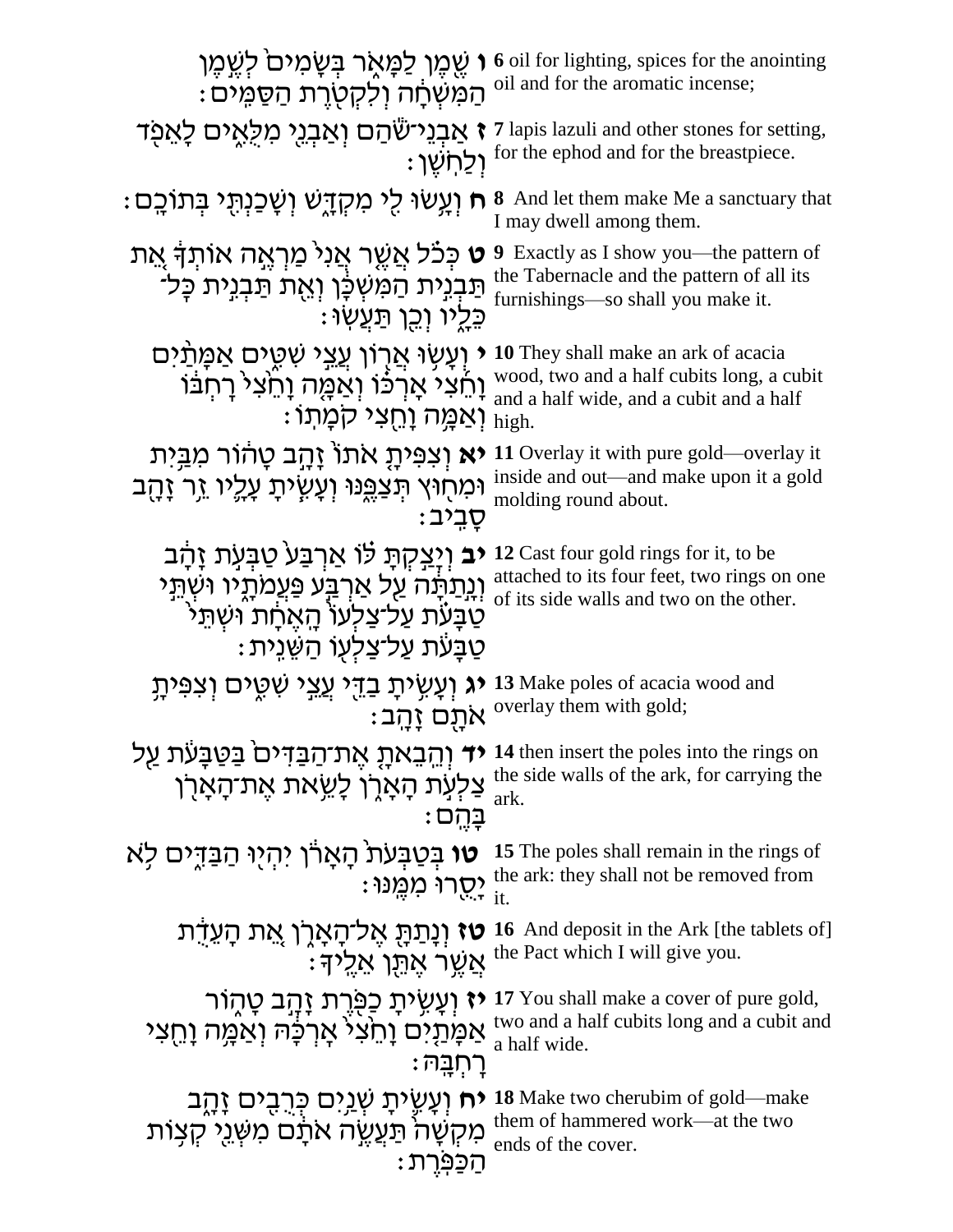| <b>ָט</b> שוַֿעֲשֶׂה כִּרוּב אֵחָד מִקָּצָה מִיֶּה                                                                                                                                                      | 19 Make one cherub at one end and the                                                                                                                                                                                          |
|---------------------------------------------------------------------------------------------------------------------------------------------------------------------------------------------------------|--------------------------------------------------------------------------------------------------------------------------------------------------------------------------------------------------------------------------------|
| וּכִרוּב־אֵחֶד מִקָּצָה מִזֶּה מִן־                                                                                                                                                                     | other cherub at the other end; of one                                                                                                                                                                                          |
| הַכַּפֵּרֶת תַּעֲשֶׂוּ אֶת־הַכְּרְבִים עַל־שָׁנֵי                                                                                                                                                       | piece with the cover shall you make the                                                                                                                                                                                        |
| קצותַיו:                                                                                                                                                                                                | cherubim at its two ends.                                                                                                                                                                                                      |
| וְהָיִוּ הַכִּרְבִים כּוּרְשֵׂי כְנָפַ֫יִּם<br>לְמַ֫עְלָה סֹכְכִים בְּכַנְפֵיהֶם עַל־<br>הַכַּפּֿרֶת וּפְנֵיהֶם אֵישׁ אֱל־אָחֶיו אֱל־<br>ּהַכַּפּׂרֶת יִהְיִוּ פְּנֵי הַכְּרֶבֵים :                     | <b>20</b> The cherubim shall have their wings<br>spread out above, shielding the cover<br>with their wings. They shall confront<br>each other, the faces of the cherubim<br>being turned toward the cover.                     |
| <b>כא</b> וְנָתַתָּ אֶת־הַכַּפְּרֵת עַל־הָאַרן                                                                                                                                                          | 21 Place the cover on top of the Ark,                                                                                                                                                                                          |
| מִלְמָעְלָה וְאֶל־הָאָרֹן תִּתֵּן אֶת־                                                                                                                                                                  | after depositing inside the Ark the Pact                                                                                                                                                                                       |
| ָהָעֲדָׁת אֲשֶׁר אֶתֶּן אֱלֵידּ                                                                                                                                                                         | that I will give you.                                                                                                                                                                                                          |
| <b>כב</b> וְנוֹעֲדְתֶי לִךְ ּשָׁם וִדְבַּרְתָּי אַתְּךָ<br>מֵעַל הַכַּפּוֶרת מִבֵּין <sup>י</sup> שְׁגֵי הַכְּרֻבִיּם<br>אֲשֶׁר עַל־אֲרְוֹן הָעֲדֶת אֶת כָּל־אֲשֵׁר<br>אַצוַה אותך אַל־בַּנֵי יִשְרָאֵל | 22 There I will meet with you, and I will<br>impart to you—from above the cover,<br>from between the two cherubim that are<br>on top of the Ark of the Pact—all that I<br>will command you concerning the<br>Israelite people. |

# **Haftarah for T'rumah: Ecclesiastes 5:17-19**

*In parashat T'rumah, all the community whose hearts are so moved are asked to bring gifts to build the holy sanctuary. The sanctuary is to be outfitted in beautiful wood, gold, and other expensive materials. When reading this portion, in all its details, we ask what it takes to create a place of holiness and beauty. Ecclesiastes asks similar questions about the meaning of life, enjoyment, and the purpose of good food and drink.*

**יז** הִנֵּׁה אֲשֶׁר־רָאָיתִי אָׂנִי טָוֹב אֲשֶׁר־יָפֶה לֶאֱכול־וְלִשְתּוֹת וְלִרְאֹות " ֿטֹוֹבָۢה בְּכָל<sup>ַ</sup>עֲמָלָו<sup>ּ</sup> שֶׁיַּעֲמָל ּוּ תַּחַת־הַשֶּׂמֶשׁ מִסְפֵּר יְמֵי־חַיָּוָ אֲשֶׁר־<u>ִנְת</u>ֹּך־לָו הָאֱלֹהֻים כִּי־הָוּא ּחֵלְקוֹ : **יח ַ**גְּם בְּלִיהָאָדָם אֲשֶׁר <u>גְת</u>ּו־לִוּ ֿהָ הָאֱלֹהִים עִּשֶׁר וּנְכָסִים וְהִשְלִיטֹו ֹלֶאֱכָל מִכֶּוּוּ וְלָשֵׂאת אֶת־חֶלְקוֹ וְלִשְׁמָחַ בַּעֲמָלֶוֹ זֹה מַתַּ֣ת אֱלֹהֻים : היא

**17** Only this, I have found, is a real good: that one should eat and drink and get pleasure with all the gains they make under the sun, during the numbered days of life that God has given them; for that is their portion.

**18** Also, whenever a person is given riches and property by God, and is also permitted by God to enjoy them and to take his portion and get pleasure for his gains—that is a gift of God.